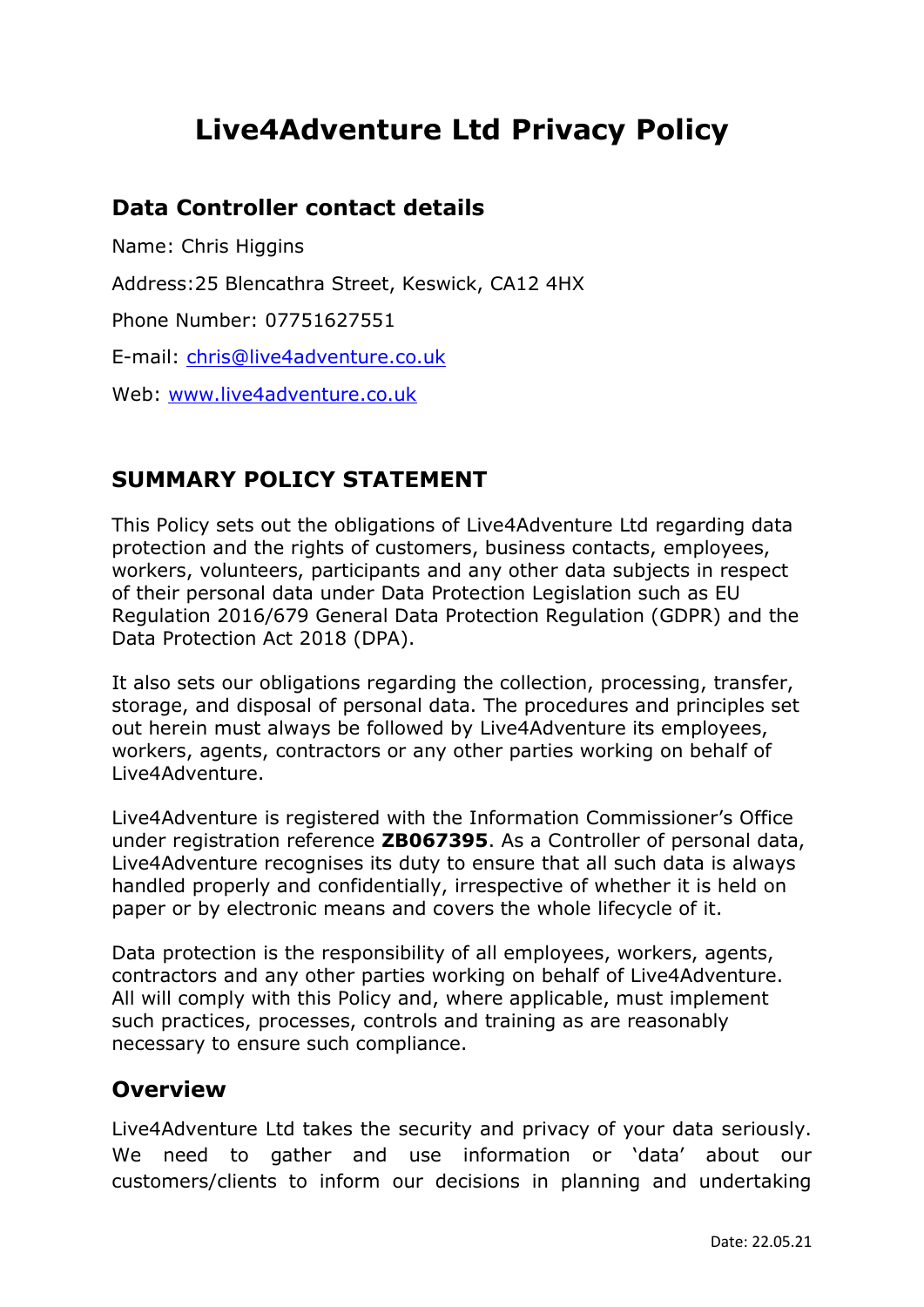activities where your safety is our primary concern or, if you are part of our instructor team to ensure that you have, or are in the process of developing, the necessary skills, qualifications and experience to instruct or lead activities for Live4Adventure Ltd.

#### **Data Protection Principles**

Personal data must be processed in accordance with six '**Data Protection Principles**.' It must:

- be processed fairly, lawfully and transparently
- be collected and processed only for specified, explicit and legitimate purposes
- be adequate, relevant and limited to what is necessary for the purposes for which it is processed
- be accurate and kept up to date. Any inaccurate data must be deleted or rectified without delay
- not be kept for longer than is necessary for the purposes for which it is processed
- be processed securely.

We are accountable for the above principles and must be able to show that we are compliant.

# **The type of personal information we collect**

We currently collect and process the following information:

• Personal identifiers, contacts and characteristics (for example; name, address and contact details, next of kin details, basic medical information, bank details for financial transactions)

# **How we get the personal information and why we have it**

Most of the personal information we process is provided to us directly by you for the following reasons:

- To manage your booking/enquiry with Live4Adventure Ltd
- To know who to contact in the unlikely event that you become injured on an activity
- To provide activities/training safely by accommodating any medical and/or behavioural needs
- To allow us to collect payment from you or make a payment to you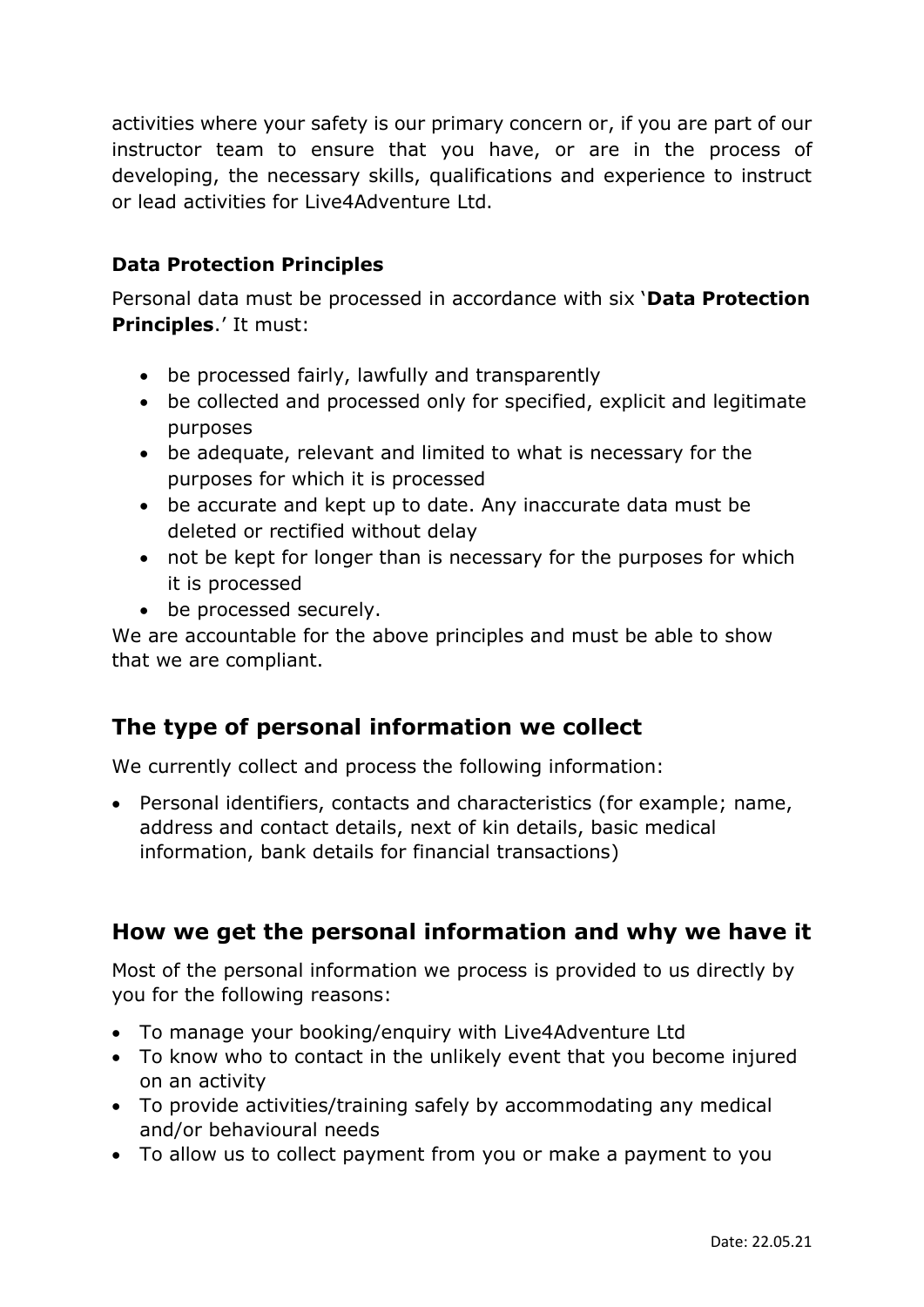• To record your instructor qualifications/status to enable us to employ you as a freelance member of staff

We also receive personal information indirectly, from the following sources in the following scenarios:

• Schools or other group organisers who are arranging a booking on behalf of a number of people (school pupils/students, other group members)

We may share this information with our instructional staff team as part of our risk management process. We use the information that you have given us to inform our instructor/s of any medical conditions that could have a direct bearing on the activity you are taking part in.

We collect the information on our Participant registration and Group Booking Forms, in emails and other forms of messaging/phone calls. We do not pass your information to any third party, other than the emergency services in the unlikely event of an incident/accident.

Under the General Data Protection Regulation (GDPR), the lawful bases we rely on for processing this information are:

(a) Your consent for us to hold the information. You are able to remove your consent at any time. You can do this by contacting Chris Higgins at Live4Adventure Ltd.

(b) We have a legal obligation under Health and Safety Legislation (Adventure Activity Licencing Scheme) to manage the safety of participants and our instructor team.

(c) We have a vital interest in protecting people (our clients, staff and others) from harm.

(f) We have a legitimate interest to protect ourselves from litigation.

## **How we store your personal information**

We have put in place measures to protect the security of your data. Details of these measures are available upon request from Chris Higgins.

We have put in place appropriate security measures to prevent your data from being accidentally lost, used or accessed in an unauthorised way, altered or disclosed. In addition, we limit access to your data to working for Live4Adventure Ltd, such as instructors, who have a need to know to deal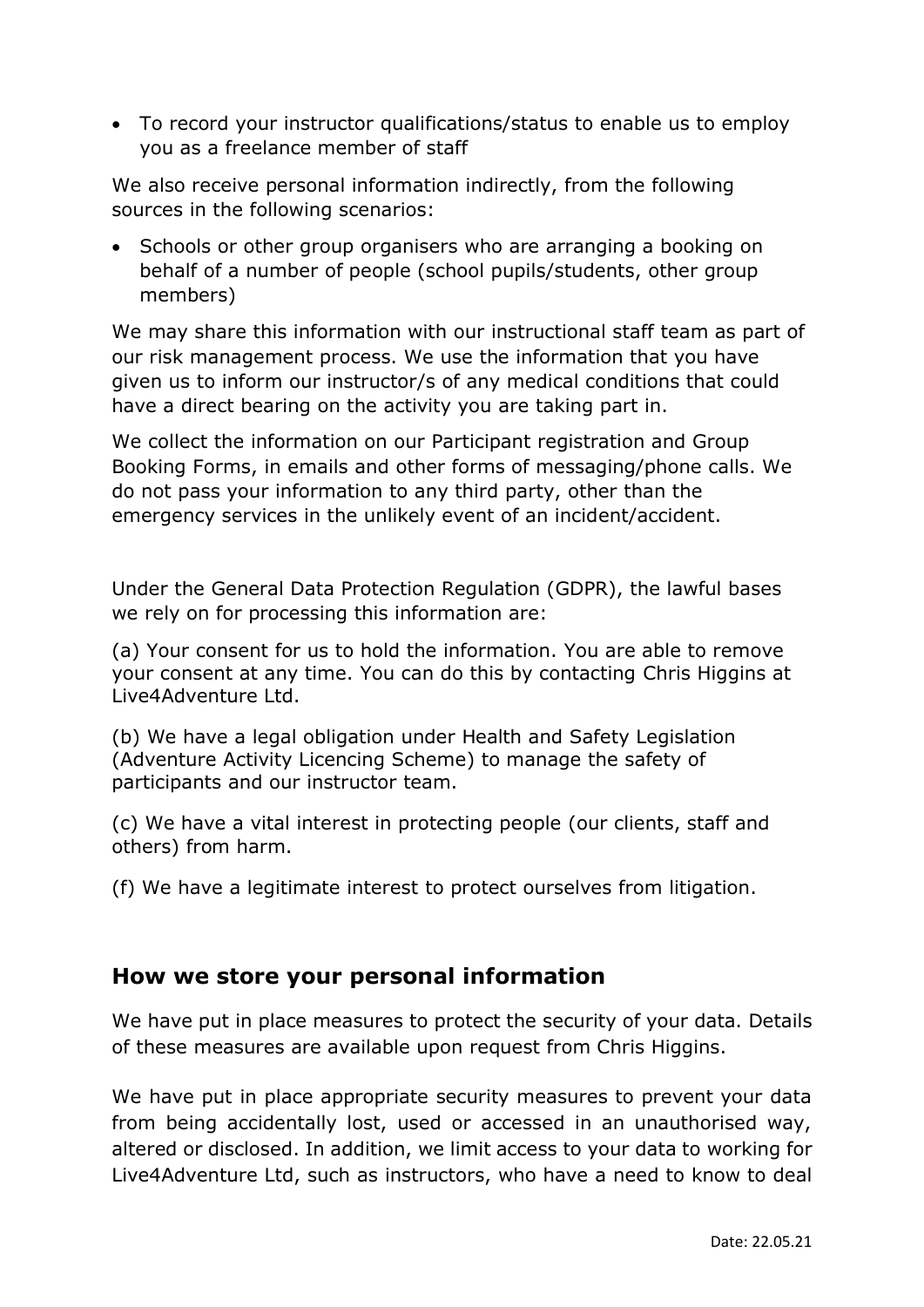with activities. They will only process your data on our instructions and they are subject to a duty of confidentiality.

We have put in place procedures to deal with any suspected data security breach and will notify you and any applicable regulator of a suspected breach where we are legally required to do so.

Your information is securely stored on a password protected laptop. Any written (hard copies) of personal information are scanned and then stored electronically (only when necessary such as after an incident/accident)

We keep your personal information if you have been involved in an accident when on activities with us for three years (or for three years from your eighteenth birthday if you are under eighteen). We will then dispose your information by destroying any paper records and deleting any electronic records.

## **Your data protection rights**

Under data protection law, you have rights including:

**Your right of access** - You have the right to ask us for copies of your personal information.

**Your right to rectification** - You have the right to ask us to rectify personal information you think is inaccurate. You also have the right to ask us to complete information you think is incomplete.

**Your right to erasure** - You have the right to ask us to erase your personal information in certain circumstances.

**Your right to restriction of processing** - You have the right to ask us to restrict the processing of your personal information in certain circumstances.

**Your right to object to processing** - You have the the right to object to the processing of your personal information in certain circumstances.

**Your right to data portability** - You have the right to ask that we transfer the personal information you gave us to another organisation, or to you, in certain circumstances.

You are not required to pay any charge for exercising your rights. If you make a request, we have one month to respond to you.